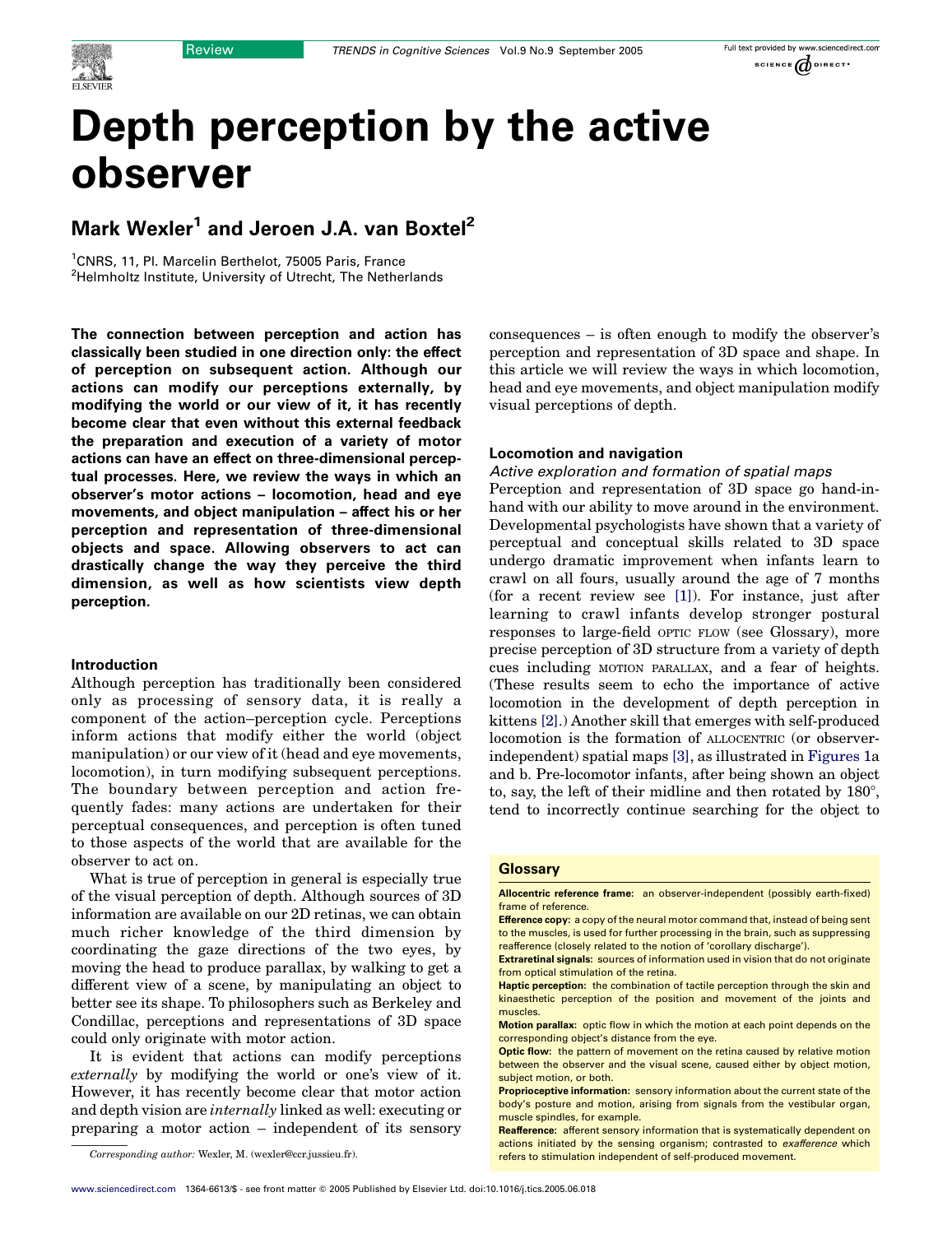<span id="page-1-0"></span>their left. Age-matched infants that have learned to crawl, on the other hand, tend to correctly search for the object to their right: they compensate representations of object location by self-motion. Studying infants who learn to crawl either earlier or later than the norm has shown that advances in depth perception and spatial representation are likely to be caused by the sorts of action–perception relationships engendered by active locomotion [\[1\].](#page-6-0)

The tight link between locomotion and the updating of spatial maps persists during adulthood. If we are shown an object and then blindfolded and led to another location, we can quickly and accurately point to the object, without opening the eyes, from our new position and orientation. If we merely imagine walking the path [\[5\],](#page-6-0) or view the corresponding optic flow [\[6\]](#page-6-0), we can do this task only with difficulty and with large errors. Therefore, EXTRARETINAL SIGNALS produced during locomotion are necessary to induce accurate updating of egocentric spatial maps, but optic flow alone is insufficient to do so. It is not only the directions of objects that are updated by extraretinal signals, but also their 3D orientations with respect to the viewer, as shown by better object recognition after selfmotion than after object motion [\[7\].](#page-6-0)

# Comparing active and passive motion

Possibly underlying our capacity to represent the 3D environment independently of our own position or movement, place cells and head-direction neurons (found in humans, monkeys and rats, in the hippocampus and thalamus) code the position and orientation of the organism with respect to an allocentric, environment-based REFERENCE FRAME. Interestingly, the computations to determine allocentric position and orientation do not seem to be limited to sensory data (visual, vestibular), but also depend on the animal's locomotor action. By comparing actively moving and passively displaced animals, it has recently been shown that the activity of place cells in monkeys [\[8\]](#page-6-0) and rats [\[9,10\]](#page-6-0) and of head-direction cells in rats [\[4,11\]](#page-6-0) depends on the animal's active locomotion, with weaker or disrupted responses during passive displacement (see Figure 1c and d).

Recently, an electrophysiological study of humans actively navigating in a virtual environment (by pressing buttons) has found place cells in hippocampus [\[12\]](#page-6-0). However, it is not clear whether the place-cell activity is due to optic flow (as the authors claim) or to subjects' active control of navigation. The latter cannot be excluded, especially because behavioral studies have shown that allocentric spatial coding is more efficient in humans actively controlling their virtual displacement than when merely observing the resulting optic flow [\[13,14\].](#page-6-0)

To navigate correctly, one has to know where one is with respect to the environment, which is difficult to compute from sensory information that – at best – gives us partial information about the environment with respect to one's sensory organs. Taken together, the above results seem to show that active exploration is necessary to induce accurate updating of spatial maps.



Figure 1. (a) Experimental condition in [\[3\]](#page-6-0) on spatial map formation in infants. An object is hidden (in plain view) in one of two symmetrically arranged positions, say to the infant's left. The infant is then rotated to the opposite side of the table, and searches for the object. All infants tested were *w*7.5 months old, but fell into three groups with respect to their locomotion: pre-locomotor (PLM), belly crawling (BC), and crawling on all fours (LM). (b) PLM and BC infants continue searching in the same egocentric direction (i.e. to their left), thereby making a mistake, whereas LM infants correctly update their spatial representation to take into account their movement. (c) The testing setup in [\[4\].](#page-6-0) The preferred directions of rats' head-direction cells were first determined as the animals explored the round chamber. The animals then either actively walked through the passageway to the rectangular chamber, or were passively transported on a cart, with the lights either on or off. (d) The shift in head-direction cells' preferred directions after moving to the rectangular chamber in all four conditions. The cells are strongly disrupted during passive transport (lack of efference copy; see Box 1) and weakly disrupted in darkness (lack of optic flow).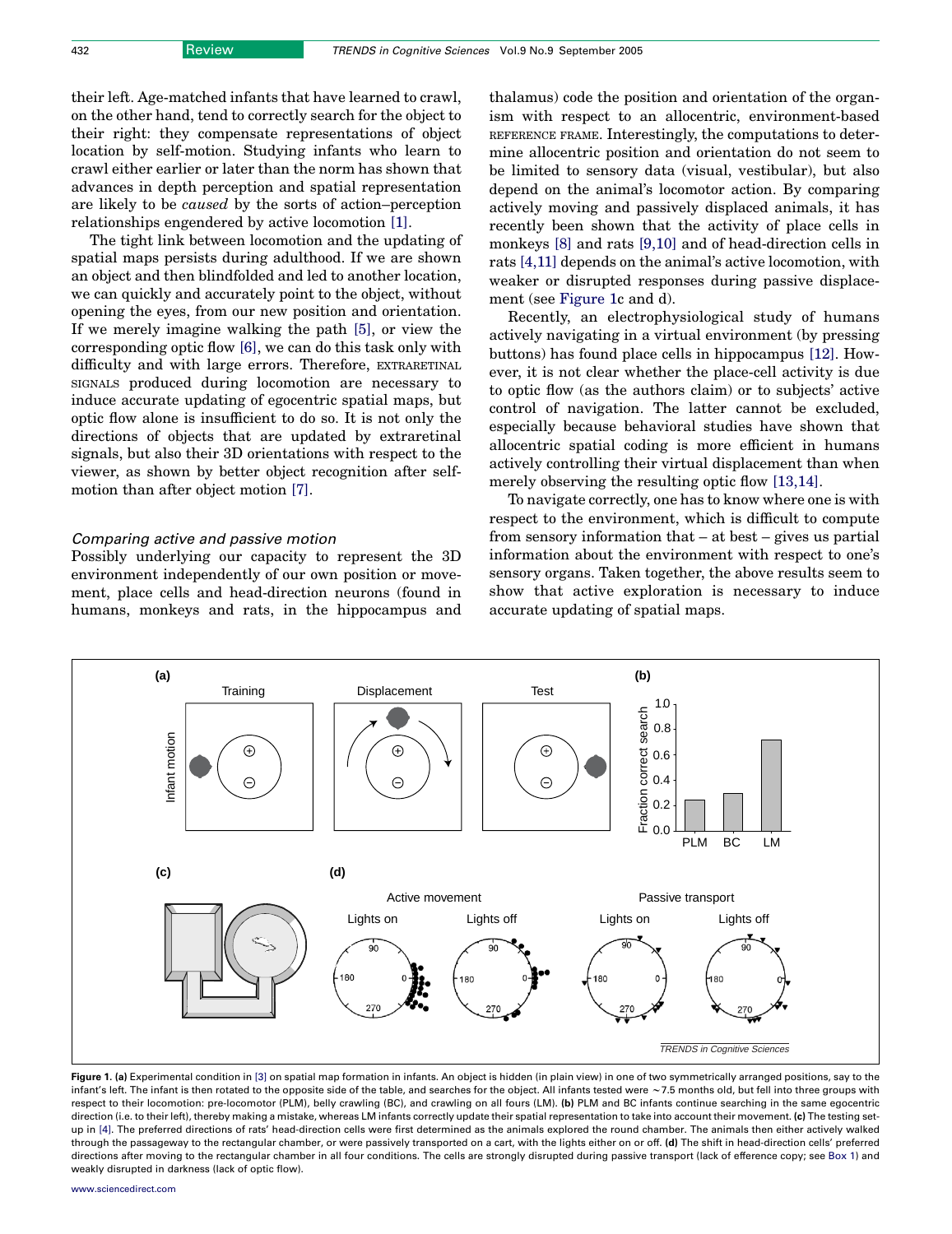# Perception of heading

An important process in navigation (and therefore for the perception of the 3D environment) is judging one's heading, and one way to do this is through the analysis of optic flow [\[15\].](#page-6-0) This analysis is easy to carry out if the gaze is fixed [\[16\],](#page-6-0) but the gaze is often not fixed, for example when we fixate stationary objects lying off to the side of our path, causing us to turn the eyes and possibly the head. When subjects judge heading from optic flow that includes simulated eye rotation while keeping their eyes still, they often make mistakes. On the other hand, if subjects experience the same optic flow while performing the corresponding eye movement, errors are much smaller [\[17\].](#page-6-0) This implies that extraretinal signals participate in the seemingly automatic compensation of optic flow for eye rotations, a compensation that is difficult to achieve without these signals. Similar extra-retinal compensation is found for head [\[18\]](#page-6-0) and whole-body [\[19\]](#page-6-0) movements.

Locomotion is most often a goal-directed action: we usually know where we want to go before starting to move. The analysis of optic flow is therefore unlikely to be the only way, or even the main way, by which we judge our heading. The literature on the perception of heading is focused – we feel wrongly so – on how the brain can correct aberrations in optic flow resulting from self-motion. We feel that it would be more fruitful to ask how body, head, and eye movements combine with visual perception in getting us where we want to go [\[20\].](#page-6-0)

#### Affordances and perception of the environment

In addition to actual locomotion, an observer's *prepared*ness for locomotion can have an effect on 3D perception. The perceived slant of hills or distance to landmarks has recently been shown to depend on a combination of retinal cues and the potential effort required to walk to the landmark. For example, observers who are wearing a heavy backpack tend to estimate landmarks as being farther away [\[22\]](#page-6-0) and hills as being steeper [\[21\].](#page-6-0) These influences of potential motor effort on depth perception perhaps explain why objects are perceived as farther away when a hole in the ground separates them from the observer [\[23\]](#page-6-0). These results suggest that even in the immobile observer, some functions thought to be purely visual actually rely on simulation of motor action.

# Head and eye movement

# Self-motion and perception of 3D shape

When an observer moves his or her head, the resulting displacement of the eyes in space generates 'motion parallax', which is optic flow in which the motion of each point in the retinal image depends on the corresponding object's distance from the eye. This 2D optic flow can be used to reconstruct the 3D shape of objects or scenes, without any additional cues to depth [\[24\]](#page-6-0), a process called structure-from-motion (SfM). SfM also arises from object motion, with the observer still [\[25\]](#page-6-0) – as shown in the supplementary video (see Supplementary data online).

Traditionally, it was thought that observer motion and object motion lead to the same interpretation of 3D shape, as long as the optic flow at the retina (i.e. the relative motion between observer and object) is the same [\[24,26,27\]](#page-6-0). It turns out, however, that this equivalence is false: the same optic flow can lead to very different perceptions of 3D shape when generated by the observer's own movement than when generated by object motion [\[28–31\].](#page-6-0) One illustration of this is shown in [Figure 2.](#page-3-0) The optic flow in [Figure 2](#page-3-0)a is ambiguous, and may be interpreted as different combinations of 3D structure and motion; two of these combinations are shown in [Figures 2d](#page-3-0) and d'. The two solutions correspond to planes slanted in different directions in depth, undergoing depth rotations about different axes; additionally, one of the solutions moves towards the observer. The same ambiguity holds when the observer moves towards the object, instead of the other way around, as shown in [Figures 2e](#page-3-0) and e'.

However, actively moving observers perceive different 3D structure than when they are stationary, despite receiving the same optic flow. When asked to report the orientation of the axis of rotation – which distinguishes solutions in [Figures 2d](#page-3-0) and e from those in  $d'$  and  $e'$  – observers report predominantly solution d when they are immobile, whereas they report a mixture of solutions e and  $e'$  when they are moving (see [Figures 2f](#page-3-0) and g) [\[29,31\]](#page-6-0). When the observer's head is moved passively, a result intermediate between active and immobile conditions is obtained [\[31\],](#page-6-0) showing that both motor and PROPRIOCEPTIVE extraretinal signals can modify the perception of 3D shape.

Results such as the one shown in [Figure 2](#page-3-0) [\[29,31\]](#page-6-0) and others [\[28,32\]](#page-6-0) show that one way in which the visual system uses information from head motion is to select the perception most compatible with an 'assumption of stationarity', that is, to find the perceptual solution that minimizes object motion in an allocentric, observerindependent and earth-fixed reference frame. Thus, the visual system makes the reasonable assumption that most of the world stays fixed when head movement causes the observer to experience motion parallax – a case of stability being used as a criterion for further visual processing (see [\[33\]](#page-6-0) for a similar suggestion regarding eye movements). The stationarity assumption can explain other psychophysical results in 3D vision, even ones not involving head movement [\[34\]](#page-6-0).

However, the contribution of the observer's action to SfM is not limited to the stationarity assumption. When optic flow contains a shear component, the perception of 3D shape by immobile observers degrades rapidly as shear increases [\[35\]](#page-6-0). In observers performing active head movements, on the other hand, this performance degradation is much less drastic [\[30\].](#page-6-0)

An active observer can combine information from head movement together with optic flow to judge absolute distance to stationary objects. Several species of insects, rodents and perhaps birds generate motion parallax by making backwards-and-forwards or side-to-side head movements (for a recent review see [\[36\]\)](#page-6-0). Human subjects can also judge absolute distance, to some extent, from motion parallax [\[37–39\]](#page-6-0), and one-eyed subjects make such movements spontaneously when absolute distance information is required for accurate reaching [\[40\].](#page-7-0)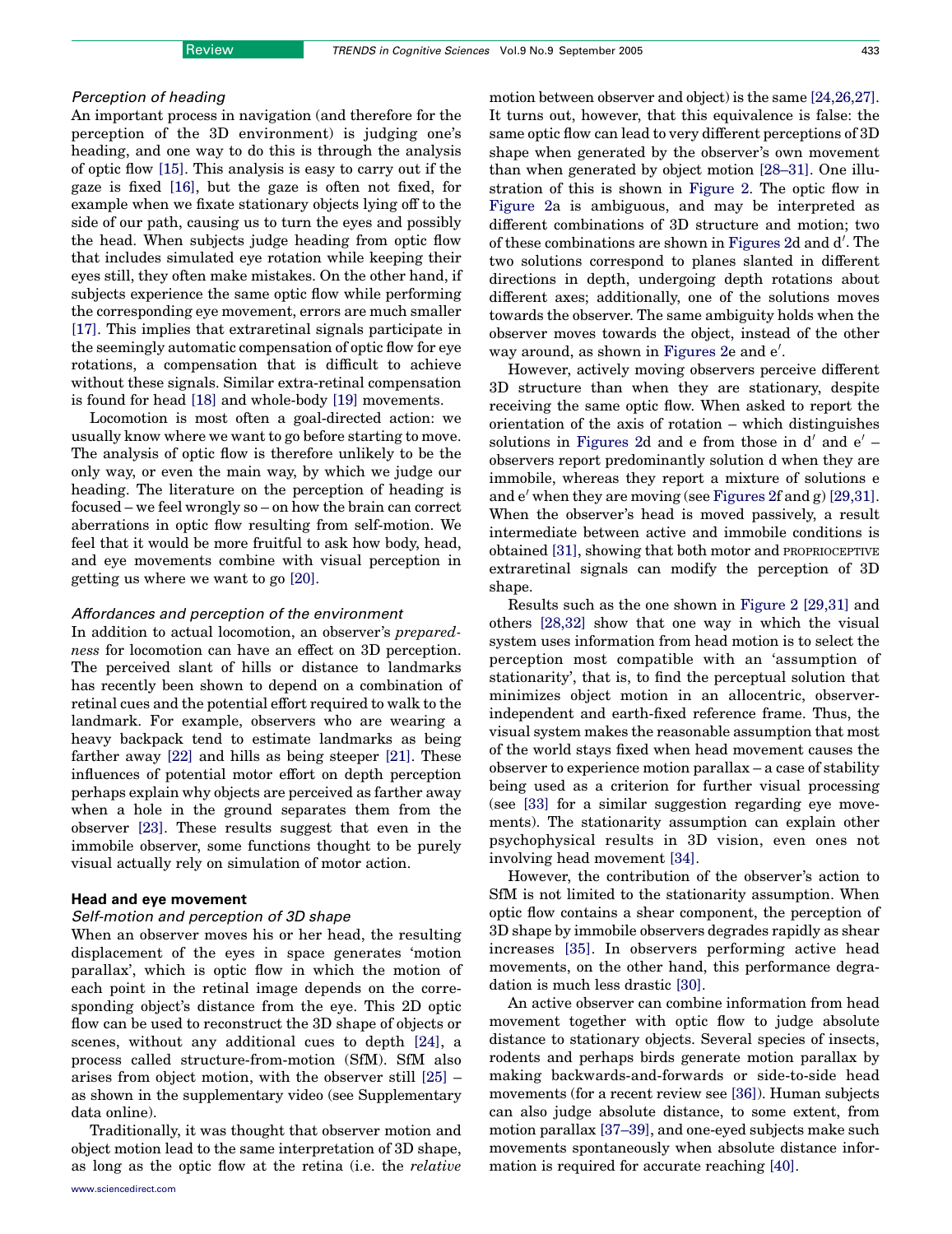<span id="page-3-0"></span>

Figure 2. Illustration of the effect of head motion on the perception of 3D structure [29.31]. (a) An ambiguous 2D optic flow field that can have different 3D interpretations, discovered by J. Droulez. The arrows represent motion of projections of points in 3D space on the retina. It is fairly easy to see that the 3D configuration shown in (d) will generate this flow. However, the configuration shown in (d') can also generate the flow in (a), and the reason for this is shown in (b) and (c): if the amplitudes of the translation and rotation in (d') are adjusted correctly, the rotation can exactly cancel the expansion flow from the depth translation in one of two dimensions (c). The planes in (d) and (d') have the same slant and angular speed, but different tilts and rotate about different axes. (e,e') As optic flow depends only on the relative motion between object and observer, the same ambiguity holds for an observer moving forward and experiencing the optic flow in (a). If the observer's speed is equal-and-opposite to the translation in (d'), the stationarity of the solutions is reversed with respect to (d) and (d'): it is now the center of (e') that is stationary in space, whereas (e) translates at the same speed as the observer. (f,g) Data re-plotted from [\[31\]](#page-6-0), showing the frequencies of the perceived solutions for stationary (f) and moving (g) observers, with bars to the left corresponding to solutions (d) and (e), and the bars on the right to solutions (d') and (e'). Although optic flow is the same in the two cases, perceptions of 3D structure are very different, showing the effect of the observer's action.

#### Eye movements and 3D shape perception

Probably the most important role of eye movements (meaning rotations of the eye in the orbit) in the perception of 3D shape is to converge the two eyes on objects of interest, allowing binocular disparity mechanisms to reconstruct 3D shape from retinal disparities. However, extra-retinal signals arising from eye-muscle proprioception and EFFERENCE COPY of eye-movement commands (see Box 1) give rise to the perception of absolute distance from accommodation [\[41\]](#page-7-0) and vergence [\[42\].](#page-7-0) Extra-retinal signals also calibrate and modify binocular disparity [\[43\].](#page-7-0)

As opposed to head movements, eye movements give rise to mainly wholesale shifts in the visual information impinging on the retina, and therefore do not generate 3D information (but see [\[44\]](#page-7-0)). However, eye movements do lift some visual ambiguities. Stimuli may be generated that, when pursued, cause ambiguous optic flow on the retina (e.g. causing an optic flow illustrated in [Figure 1a](#page-1-0)). Nevertheless, it has been found that these stimuli are not ambiguous to subjects performing the eye movement [\[45\]](#page-7-0). Subjects systematically report the interpretation that is most stationary in an allocentric reference frame, meaning that extraretinal information about the eye movement affects the perception of 3D shape. Reflex eye movements that stabilize gaze on moving objects may also account for the disambiguation of 3D shape [\[46\].](#page-7-0)

Spatial constancy – how visual directions of stationary objects appear constant, despite their frequent and violent rotations on the retina – is a classical problem in neuroscience. Recently, it has been pointed out that the problem of spatial constancy has a neglected 3D component as well: when the eye rotates in space, the 3D orientations of all surfaces undergo an equal-and-opposite depth rotation, in the reference frame of the eye [\[47\].](#page-7-0) How we keep from seeing these rotations has been called the problem of 3D spatial constancy. For saccades, the visual system solves this problem at least partly by anticipating the 3D consequences of the eye movements, as demonstrated by a specific bias in the perception of ambiguous depth rotations during the preparation but before the start of saccades [\[47\].](#page-7-0)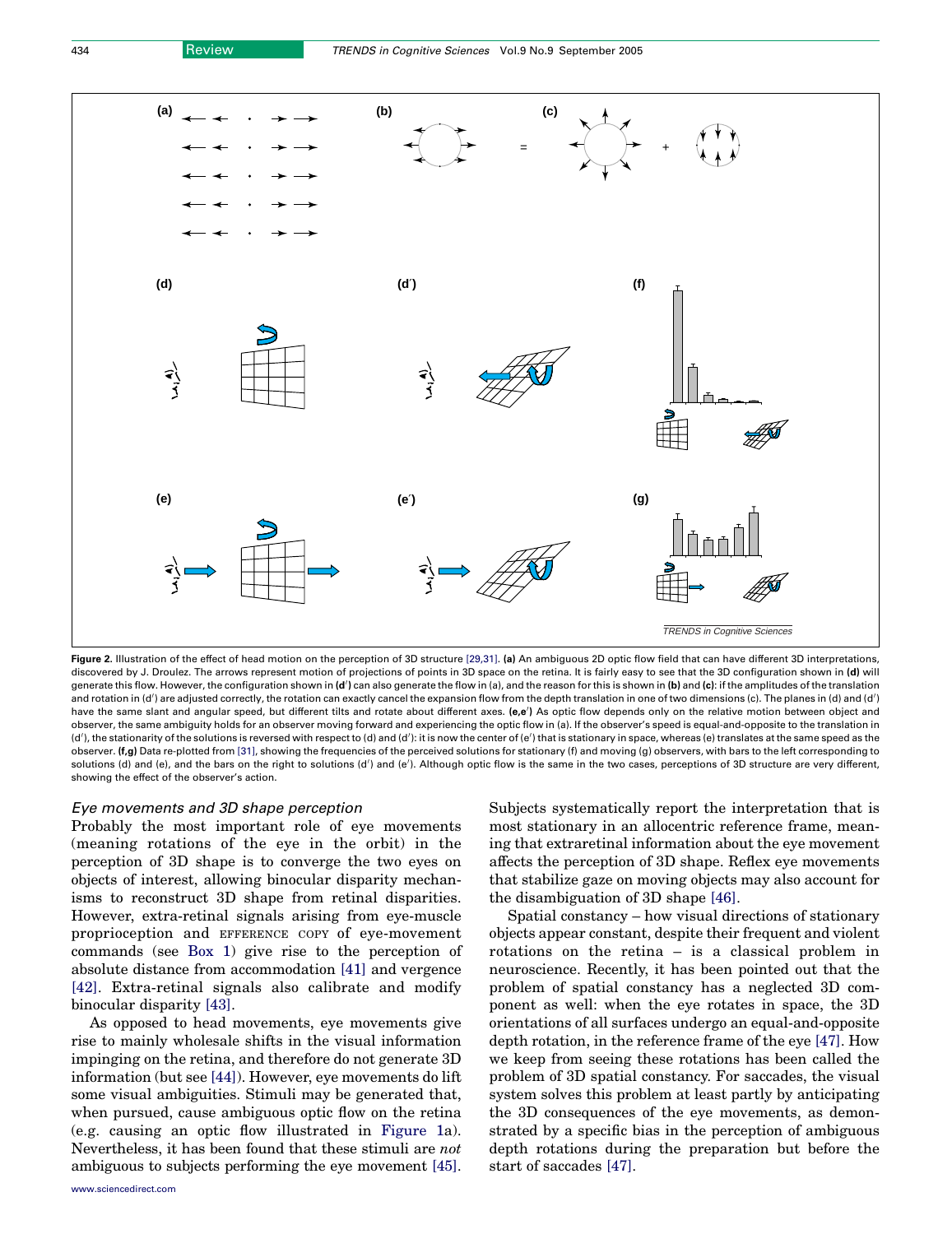#### <span id="page-4-0"></span>Box 1. Action-related signals and their combination with retinal data

There are two main sources of extra-retinal action-related signals in the brain. One consists of a copy of the motor command, known as efference copy or corollary discharge, and exists only in the case of actively generated motion. The other consists of reafferent feedback signals from the vestibular organ, and somatosensory or proprioceptive signals from the muscles. These neural extra-retinal signals related to action are combined with visual signals in multiple brain areas.

Extra-retinal information itself is often already pre-processed before it is incorporated with the visual information [\[67\]](#page-7-0). Action is reported to affect a variety of brain areas that also process visual information. However, many of these studies concern spatial constancy during eye movements, which generally do not generate 3D information (but see [\[34,45–47\]](#page-6-0)). Head and body movements do generate 3D information and have been shown to influence non-motor representations in several brain areas, such as the hippocampus, MST, and in posterior parietal areas such as VIP, LIP, and area 7a [\[9,68,69\].](#page-6-0) In these areas representations of space are present in different frames of reference (e.g. eye-, head-, and body-centered) [\[68\],](#page-7-0) and these reference frames

#### Object manipulation

# Perception of 3D shape in active and passive touch

The shape of objects can be HAPTICALLY perceived through either active exploration or by passive sensations of objects that brush against the skin. Comparisons of active and passive touch have a long history, and have often shown superior shape recognition in active touch [\[48\]](#page-7-0) (but see [\[49\]](#page-7-0)). Recently, it has been shown that when exploring an object through touch, lateral forces (i.e. forces parallel to the object surface) play an important role in the HAPTIC PERCEPTION of shape [\[50\]](#page-7-0). may be used for analyzing and planning actions. It is interesting in this respect that some areas (VIP [\[69\],](#page-7-0) hippocampus [\[9\]](#page-6-0)) are found to be differentially activated during active and passive movements, and likewise the anterior superior temporal polysensory area (STPa) responds differently to seen object motion during passive movement and immobile situations [\[70\]](#page-7-0). Many of these areas are situated in the dorsal 'where' (action) stream, which fits their assumed role in near extra-personal space representation and navigation [\[71\]](#page-7-0). MT/MST is also thought to be important for representing heading during navigation [\[72\]](#page-7-0), which would explain why it is influenced by extraretinal information. However MT/MST processes complex motions [\[72\]](#page-7-0) which are also important for structure-from-motion perception. Accordingly, activity in MT/MST is modulated by 3D shape [\[73\]](#page-7-0) although it is not considered part of the ventral 'what' stream. As should be expected, shape perception activates ventral areas as well [\[74,75\],](#page-7-0) and interestingly, haptic information – as a source of actively produced extra-retinal information – is known to influence ventral brain areas [\[75\].](#page-7-0)

During passive touch lateral forces are ambiguous: a bump moving to the left generates the same lateral forces as a hole moving to the right, and therefore the convex/concave dimension is ambiguous [\[51\]](#page-7-0), as shown in Figure 3a. In active touch, on the other hand, as the direction of motion is known, at least theoretically the ambiguity can be lifted. Interestingly, the brain does make use of the motion information in active touch to resolve the depth ambiguity [\[51\]](#page-7-0), as shown in Figure 3b. In fact, this is formally the same ambiguity that faces the passive observer trying to extract 3D structure from



Figure 3. (a) The ambiguity of lateral force fields (LFFs) during passive touch. A bump moving under a finger to the right produces the same LFF as a hole moving to the left [\[50\]](#page-7-0). (b) When a surface is explored actively, this ambiguity is lifted by the known direction of hand motion. In the case of passive touch, the ambiguity is complete, as it should be (dashed line shows chance level; symbols refer to four different subjects). (c) An ambiguous optic flow field, which is a close analogy from 3D vision to the preceding haptic effect. It is generated by all four of the subject-object movement configurations shown in (d) and (e). (An animated version of this optic flow can be seen in the video in supplementary data.) (d) An immobile observer can interpret this optic flow either as a hole rotating in depth, or as a bump undergoing an equal-and-opposite rotation. (e) The same two solutions are present when optic flow is generated by the observer's head movement. However, observers perceive the solution that is stationary in an allocentric reference frame (left) much more often than the rotation solution (right). As in the haptic case, information about self-motion in the active observer disambiguates the stimulus.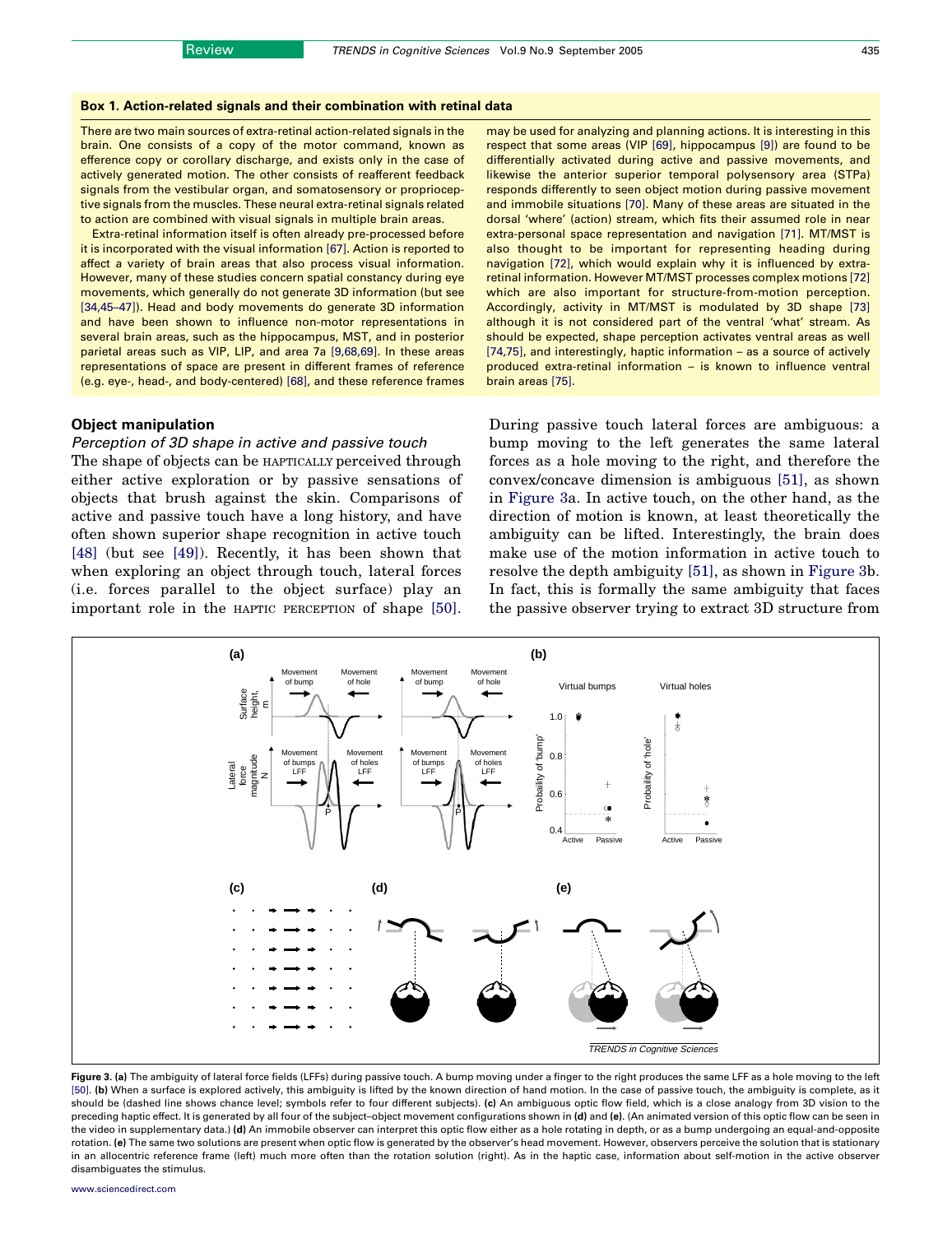visual motion, as shown in [Figures 3](#page-4-0)c–e, and it is resolved in the same way in active vision [\[29,30,32,52\]](#page-6-0).

Recalibration of visual signals after manual exploration Many surfaces that we see we also touch, and vice versa. Recent experiments have shown that manual exploration can influence the processing of visual depth cues. In one paradigm, the slant of a visual 3D surface is specified by conflicting depth cues (binocular disparity and static cues including motion parallax and texture gradients) [\[53\]](#page-7-0). The conflict between the slants specified by the two cues being small, subjects are unaware of any conflict and instead perceive a single intermediate slant. In the experiment, the subjects actively explore the virtual surface with their hands using a force-feedback device, with the feedback being compatible with one of the two depth cues. Following this adaptation phase, purely visual slant judgments are weighted more towards the visual depth cue compatible with the force feedback than they were before the adaptation [\[53\]](#page-7-0). Further studies have shown that other visual depth cues, such as the assumption that light comes from above, can similarly be adapted [\[54\]](#page-7-0). The force feedback in these experiments gives rise to a mixture of outgoing motor signals, and incoming proprioceptive and haptic signals. It would be interesting to study which of these signals is responsible for the visual adaptation (see Box 2); classic results indicate the importance of the motor command for similar types of sensorimotor learning [\[55\].](#page-7-0)

#### Manual action and mental rotation

Manual action also effects higher visual cognitive tasks, such as mental rotation of 2D and 3D objects and recognition of 3D objects from novel viewpoints. It has been hypothesized that mental transformations of visual images are driven by anticipatory mechanisms that automatically predict the sensory consequences motor actions; according to this theory, mental transformations

#### Box 2. Questions for further research

• Although some authors have claimed that vision is impossible without action [\[76\],](#page-7-0) there are clearly cases where action, even if present, plays a rather uninteresting role in vision (such as ocular tremor). When sensory input is held constant, in some cases the observer's action modifies perception and in some cases it doesn't. Is there a principle that can predict where action effects can be found?

• The principle of genericity [\[77\]](#page-7-0), said to account for a wide variety of phenomena in 3D vision, relies on a wide sample of views of 3D scenes. Is there a causal connection between active exploration of 3D scenes and the application of the genericity assumption?

are the results of these anticipatory mechanisms being used 'off-line' while the corresponding motor action is inhibited [\[56,57\]](#page-7-0). In agreement with this theory, it has been found [\[58,59\]](#page-7-0) that unseen hand rotations improve performance on simultaneous mental rotation tasks when the mental rotation is in the same direction as the motor action, and decrease performance when the two rotations are in opposite directions; this effect has been shown for rotations in the image plane [\[58\]](#page-7-0) and in depth [\[59\].](#page-7-0) Brain imagery and TMS studies have provided further evidence supporting this theory, showing that motor and premotor areas are activated during mental image transformations [\[60,61\].](#page-7-0) Actively manipulating virtual objects – as opposed to simply watching the objects undergo the same movements – has been shown to improve subsequent mental rotation [\[62\]](#page-7-0) and recognition [\[63\]](#page-7-0) of these objects.

# **Conclusions**

In this article, we have reviewed ways in which motor actions – such as locomotion, eye and head movements, and object manipulation – influence the perception and representation of three-dimensional space and shape. These influences, many of which have only been discovered recently, go beyond the fact that action and perception are linked in the sense that action accompanies perception in the normal course of things, and that action almost always affects perception by modifying subsequent sensory data. These latter effects of action on perception may be called external, and have been emphasized by several authors [\[15,64\].](#page-6-0) The results discussed here go beyond external influence, however, showing that action has an even tighter, internal link to depth perception: action influences depth perception even in the absence of external sensory feedback.

Why would internal action–perception links develop? One possible reason may be, paradoxically, the need to discount the effects that one's actions have on sensation, known as REAFFERENCE. The directions of points and the orientations of surfaces should be perceived as constant despite rotations on the retina during eye movements; the positions of objects should appear to remain constant despite relative motion induced by our head and body movements; and object shapes and sizes should appear invariant despite changing projections that result from viewpoint change and object manipulation. The primary role of these spatial invariances is to separate the stream of sensory data into two components, one that is under the subject's voluntary control (called reafference, e.g. the 3D position and orientation of an object held in the hand) and one that isn't (called exafference, e.g. the object's shape). If the goal of perception is to glean as much new information as possible about the external world, it makes sense to separate sensory data in this way, and to concentrate resources on those variables that are not under the subject's control. Many of the effects of action on depth perception that we have reviewed fall into this category.

Another internal link between action and perception may arise from 'sensorimotor prediction': the anticipation of the sensory effects of the motor actions that one is preparing or executing (see [\[65\]](#page-7-0) for a review). Sensorimotor prediction plays an important role in motor

<sup>•</sup> In what cases does manipulating a 3D object influence the way we perceive its shape?

<sup>•</sup> In studies showing the recalibration of 3D vision by touch [\[53,54\],](#page-7-0) which signals (motor or sensory feedback) are responsible for the recalibration? Would passive touch also lead to recalibration?

<sup>†</sup> Comparing responses of neurons to self- and externally produced sensory stimulation, it is found that some neurons have stronger responses to self-produced stimulation (e.g. [\[11\]\)](#page-6-0) than others (e.g. [\[70\]](#page-7-0)).What is the reason for these two kinds of action modulation? • The effect of active touch on haptic shape perception [\[51\]](#page-7-0) suggests the existence of a haptic 'stationarity assumption' [\[28\].](#page-6-0) How far can this analogy between visual and haptic perception be pushed?

<sup>•</sup> Is there a general relationship between perceptual invariance and the observer's motor action?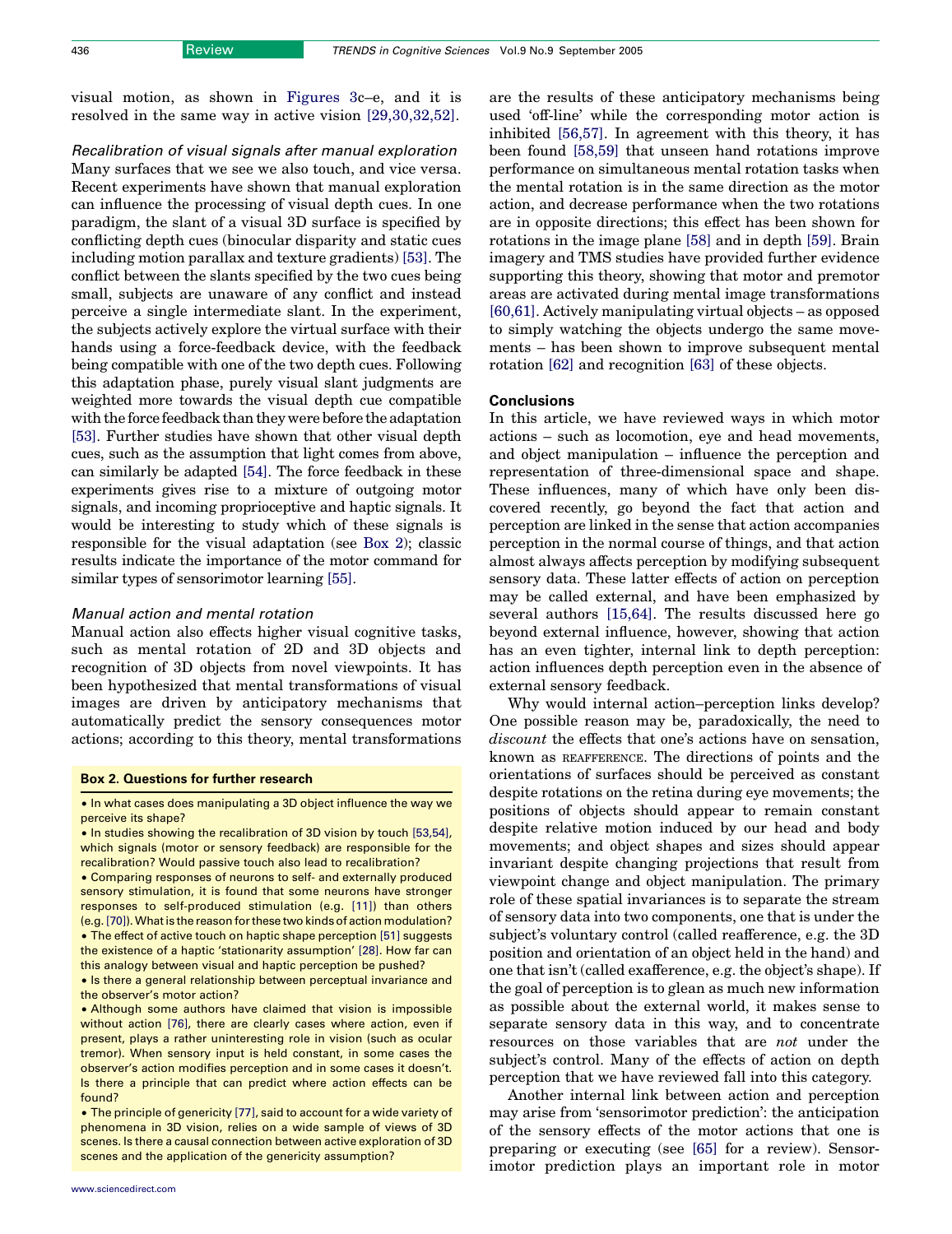<span id="page-6-0"></span>planning as well as in perception, where it may be involved in the cancellation of the reafferent effects of motor action on sensory data that we have already discussed. Sensorimotor prediction has also been implicated in more cognitive functions such as motor and visual imagery [\[58\]](#page-7-0), and the perception and imitation of the actions of others [\[66\].](#page-7-0) Some of the internal effects of action on perception might be due to interference between the predicted reafference and actual sensory data. Because sensorimotor prediction is driven by efference copy of the motor command – which is present in voluntary or active motion but absent in involuntary or passive motion (see Box 1) – the cases where active motion has a stronger effect on perception than does passive motion constitute strong evidence for the involvement of sensorimotor prediction in depth perception.

Sensorimotor prediction might play an even more fundamental role in depth perception. It is useful to think of two types of prediction, simple and complex. In simple prediction, the sensory state and planned action at an earlier time are sufficient to predict the sensory state at a later time. For example, knowledge of the location of a point on the retina and the direction and amplitude of an upcoming saccade are sufficient to predict the postsaccadic retinal location of the point. In many cases, however, this information is not sufficient, and 'hidden' variables are required. For example, to predict how a head movement will modify the projection of a 3D object on the retina, one must also know the 3D shape of the object, which is not immediately available from the sensory data. In fact, in almost all cases where the depth dimension is involved, complex prediction with hidden variables will prove necessary. Representations of 3D space and shape in the brain may turn out to be hidden variables subserving complex sensorimotor prediction.

#### Supplementary data

There is a video illustrating optic flow in the supplementary data to this article, available online at: [doi:10.1016/](http://dx.doi.org/doi:10.1016/j.tics.2005.06.018) [j.tics.2005.06.018](http://dx.doi.org/doi:10.1016/j.tics.2005.06.018)

#### References

- 1 Campos, J.J. et al. (2000) Travel broadens the mind. Infancy 1, 149–219
- 2 Held, R. and Hein, A. (1963) Movement-produced stimulation in the development of visually guided behavior. J. Comp. Physiol. Psychol. 56, 872–876
- 3 Bai, D.L. and Bertenthal, B.I. (1992) Locomotor status and the development of spatial search skills. Child Dev. 63, 215–226
- 4 Stackman, R.W. et al. (2003) Passive transport disrupts directional path integration by rat head direction cells. J. Neurophysiol. 90, 2862–2874
- 5 Rieser, J.J. et al. (1986) Sensitivity to perspective structure while walking without vision. Perception 15, 173–188
- 6 Klatzky, R. et al. (1998) Spatial updating of self-position and orientation during real, imagined, and virtual locomotion. Psychol. Sci. 9, 293–298
- 7 Simons, D. et al. (2002) Object recognition is mediated by extraretinal information. Percept. Psychophys. 64, 521–530
- 8 Nishijo, H. et al. (1997) The relationship between monkey hippocampus place-related neural activity and action in space. Neurosci. Lett. 226, 57–60
- 
- 9 Foster, T.C. et al. (1989) Spatial selectivity of rat hippocampal neurons: Dependence on preparedness for movement. Science 244, 1580–1582
- 10 Song, E.Y. et al. (2005) Role of active movement in place-specific firing of hippocampal neurons. Hippocampus 15, 8–17
- 11 Zugaro, M.B. et al. (2001) Active locomotion increases peak firing rates of anterodorsal thalamic head direction cells. J. Neurophysiol. 86, 692–702
- 12 Ekstrom, A.D. et al. (2003) Cellular networks underlying human spatial navigation. Nature 425, 184–187
- 13 Péruch, P. et al. (1995) Acquisition of spatial knowledge through visual exploration of simulated environments. Ecol. Psychol. 7, 1–20
- 14 Sun, H.J. et al. (2004) Active navigation and orientation-free spatial representations. Mem. Cognit. 32, 51–71
- 15 Gibson, J.J. (1950) The perception of the visual world, Houghton-Mifflin
- 16 Warren, W.H. and Hannon, D.J. (1988) Direction of self-motion is perceived from optical flow. Nature 336, 162–163
- 17 Royden, C.S. et al. (1992) The perception of heading during eye movements. Nature 360, 583–585
- 18 Crowell, J.A. et al. (1998) Visual self-motion perception during head turns. Nat. Neurosci. 1, 732–737
- 19 Bertin, R.J. and Berthoz, A. (2004) Visuo-vestibular interaction in the reconstruction of travelled trajectories. Exp. Brain Res. 154, 11–21
- 20 Wilkie, R.M. and Wann, J.P. (2003) Eye-movements aid the control of locomotion. J. Vis. 3, 677–684
- 21 Bhalla, M. and Proffitt, D.R. (1999) Visual-motor recalibration in geographical slant perception. J. Exp. Psychol. Hum. Percept. Perform. 25, 1076–1096
- 22 Proffitt, D.R. et al. (2003) The role of effort in perceiving distance. Psychol. Sci. 14, 106–112
- 23 Sinai, M.J. et al. (1998) Terrain influences the accurate judgement of distance. Nature 395, 497–500
- 24 Rogers, B. and Graham, M. (1979) Motion parallax as an independent cue for depth perception. Perception 8, 125–134
- 25 Wallach, H. and O'Connell, D.N. (1953) The kinetic depth effect. J. Exp. Psychol. 45, 205–217
- 26 Wallach, H. et al. (1974) The compensation for movement-produced changes in object orientation. Percept. Psychophys. 15, 339–343
- 27 Rogers, B. and Graham, M. (1982) Similarities between motion parallax and stereopsis in human depth perception. Vision Res. 22, 261–270
- 28 Wexler, M. et al. (2001) Self-motion and the perception of stationary objects. Nature 409, 85–88
- 29 Wexler, M. et al. (2001) The stationarity hypothesis: an allocentric criterion in visual perception. Vision Res. 41, 3023–3037
- 30 van Boxtel, J.J.A. et al. (2003) Perception of plane orientation from self-generated and passively observed optic flow. J. Vis. 3, 318–332
- 31 Wexler, M. (2003) Allocentric perception of space and volutary head movement. Psychol. Sci. 14, 340–346
- 32 Cornilleau-Pérès, V. and Droulez, J. (1994) The visual perception of three-dimensional shape from self-motion and object-motion. Vision Res. 34, 2331–2336
- 33 Deubel, H. et al. (1998) Immediate post-saccadic information mediates spatial constancy. Vision Res. 38, 3147–3159
- 34 Naji, J.J. and Freeman, T.C.A. (2004) Perceiving depth order during pursuit eye movement. Vision Res. 44, 3025–3034
- 35 Cornilleau-Pérès, V. et al. (2002) Visual perception of planar orientation: dominance of static depth cues over motion cues. Vision Res. 42, 1403–1412
- 36 Kral, K. (2003) Behavioural-analytical studies of the role of head movements in depth perception in insects, birds and mammals. Behav. Processes 64, 1–12
- 37 Gogel, W.C. and Tietz, J.D. (1979) A comparison of oculomotor and motion parallax cues of egocentric distance. Vision Res. 19, 1161–1170
- 38 Bingham, G.P. and Pagano, C.C. (1998) The necessity of a perceptionaction approach to definite distance perception: Monocular distance perception to guide reaching. J. Exp. Psychol. Hum. Percept. Perform. 24, 145–168
- 39 Panerai, F. et al. (2002) Contribution of extraretinal signals to the scaling of object distance during self-motion. Percept. Psychophys. 64, 717–731